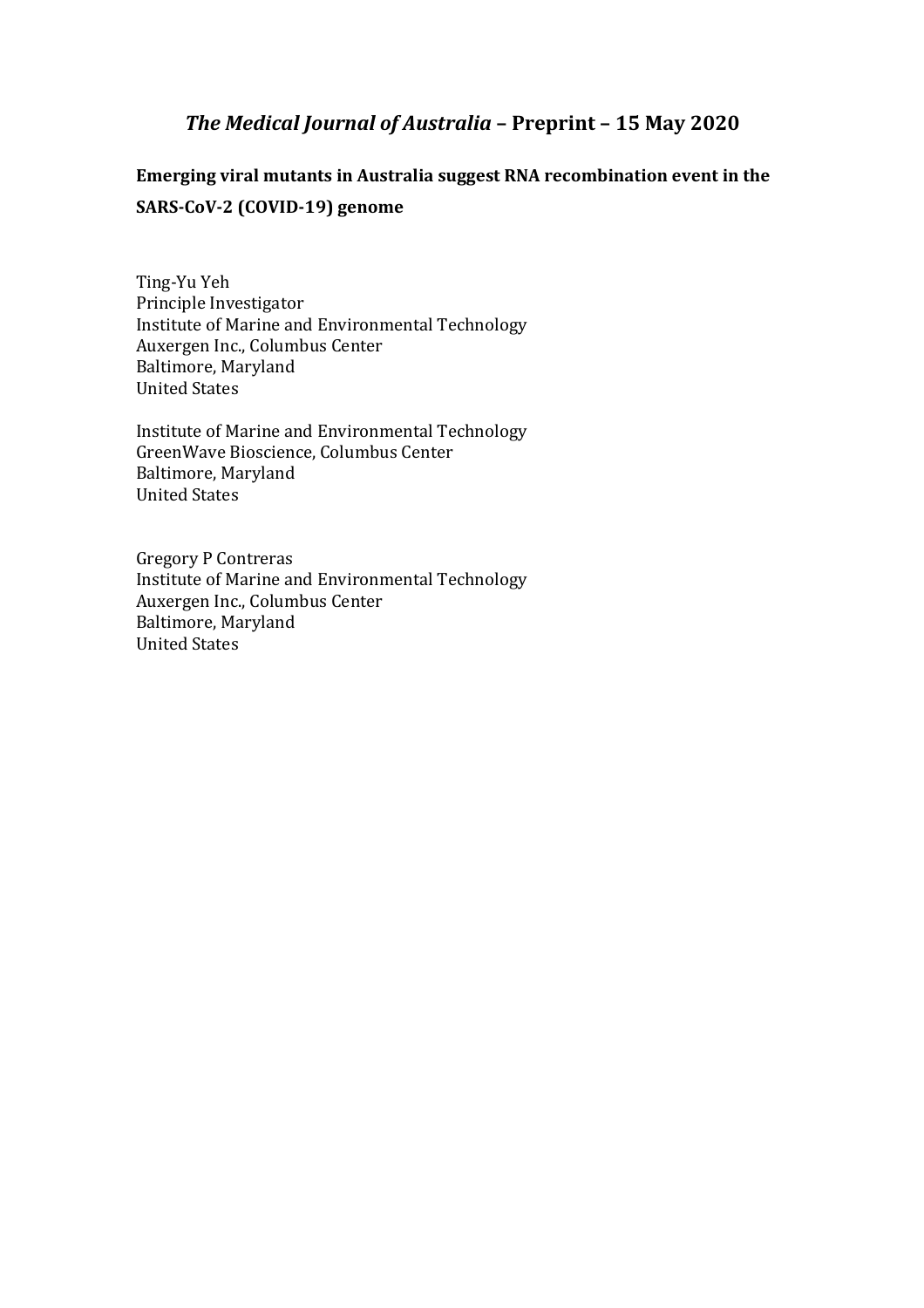#### **Letter to Editor:**

To the Editor: The 2019 novel coronavirus disease (COVID-19) outbreak has become a public health emergency globally.1,2 Until April 29 2020, there were 6,746 confirmed cases reported in Australia (https://coronavirus.jhu.edu/map.html) However, SARS-CoV-2 specimens independently isolated in Australia (Sydney, Gold Coast, and Melbourne)<sup>3</sup> exhibited very unusual mutations, which have not been identified in other countries (Figure 1A).

Currently 1,319 sequences of the Australian SARS-CoV-2 isolates are available in GISAID.3 Except for the NSW03 and NSW01 isolates, viral mutations are located at the stem loop-II (s2m) motif, an extremely conserved RNA element in the 3' untranslated region (Figure 1A). The NSW02 and VIC01 isolates have deletion of 41 and 10 nucleotides, respectively. All Queensland cases have single G to A substitution (nucleotide 29714/QLD01, 29736/QLD02 and QLD04, 29737/QLD03). Moreover, patients with NSW05, NSW06, NSW07, NSW15, NSW18, NSW19, NSW21, NSW24, NSW26, NSW28, NSW31 (nucleotide 29696) have single G to U substitution at the same nucleotide. This substitution is only present in Australian patients, not in other SARS-CoV-2 isolates from other countries.

Phylogenetic analysis showed that SARS with 30 other coronaviruses and astroviruses all possess the s2m motif, suggesting that this motif is conserved in both nucleotide sequence and secondary structure folding during evolution in an otherwise rapidly mutable RNA genome.3,4 The three-dimensional crystal structure of the s2m RNA element of SARS virus shows guanosine 19, which is mutated in Australian isolates, is critical for tertiary contacts to form an RNA base quartet involving two adjacent G–C pairs (G19, C20, G28, and C31)5 (Figure 1B). Because s2m plays an essential role for the viral RNA to substitute host protein synthesis, we hypothesize the disruption of s2m could alter the viral viability or infectivity dramatically.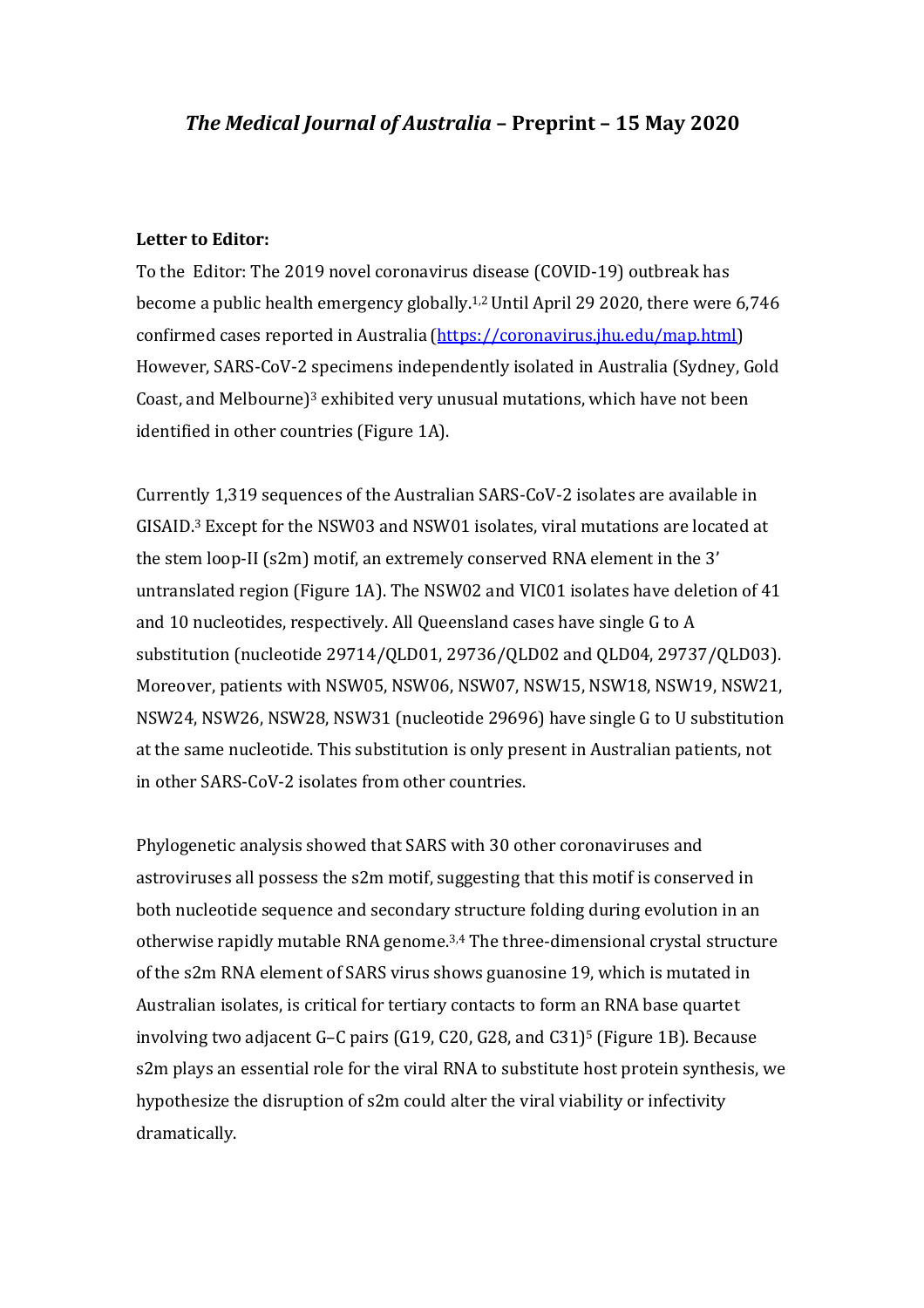The s2m sequence of coronaviruses is highly conserved, and spontaneous mutations in this motif were not expected to have occurred during the apparent short period of time that SARS-CoV-2 has been present, therefore it is highly likely that the changes are due to recombination.<sup>4</sup> Because a high frequency of recombination events in coronaviruses occur, RNA recombination could lead to either enhance the adaptation process to its new host like human or cause unpredictable changes in virulence during infection.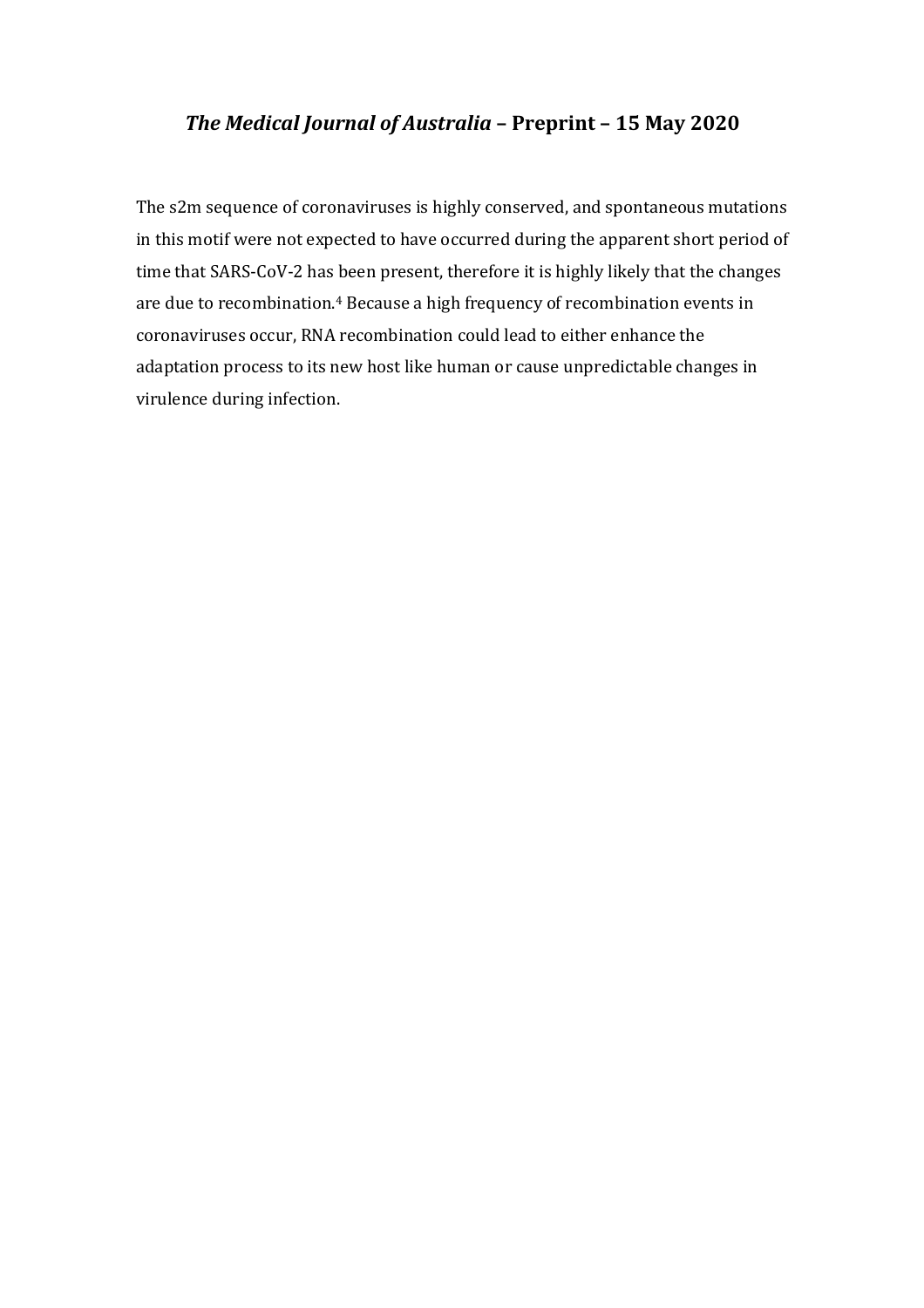

(A) Deletions and mutations in the primary, secondary, and tertiary structures of the COVID-19 s2m RNA motif based on the three-dimensional crystal structure of SARS virus. Conventional RNA helical base-pairing are indicated in italics. Sequence complements are indicated using color-coded brackets. G19 mutation (arrowhead) of Australian SARS-CoV-2 is shown with purple color. Asterisks label the RNA recombination breakpoints based on analysis of 1319 Australia SARS-CoV-2 sequences using Recco algorithm (http:/bioinf.mpi-inf.mpg.de/recco/). The sequence p value < 0.002. (B) Schematic representation of the s2m RNA secondary structure of SARS virus, with tertiary structural interactions indicated as long range contacts.